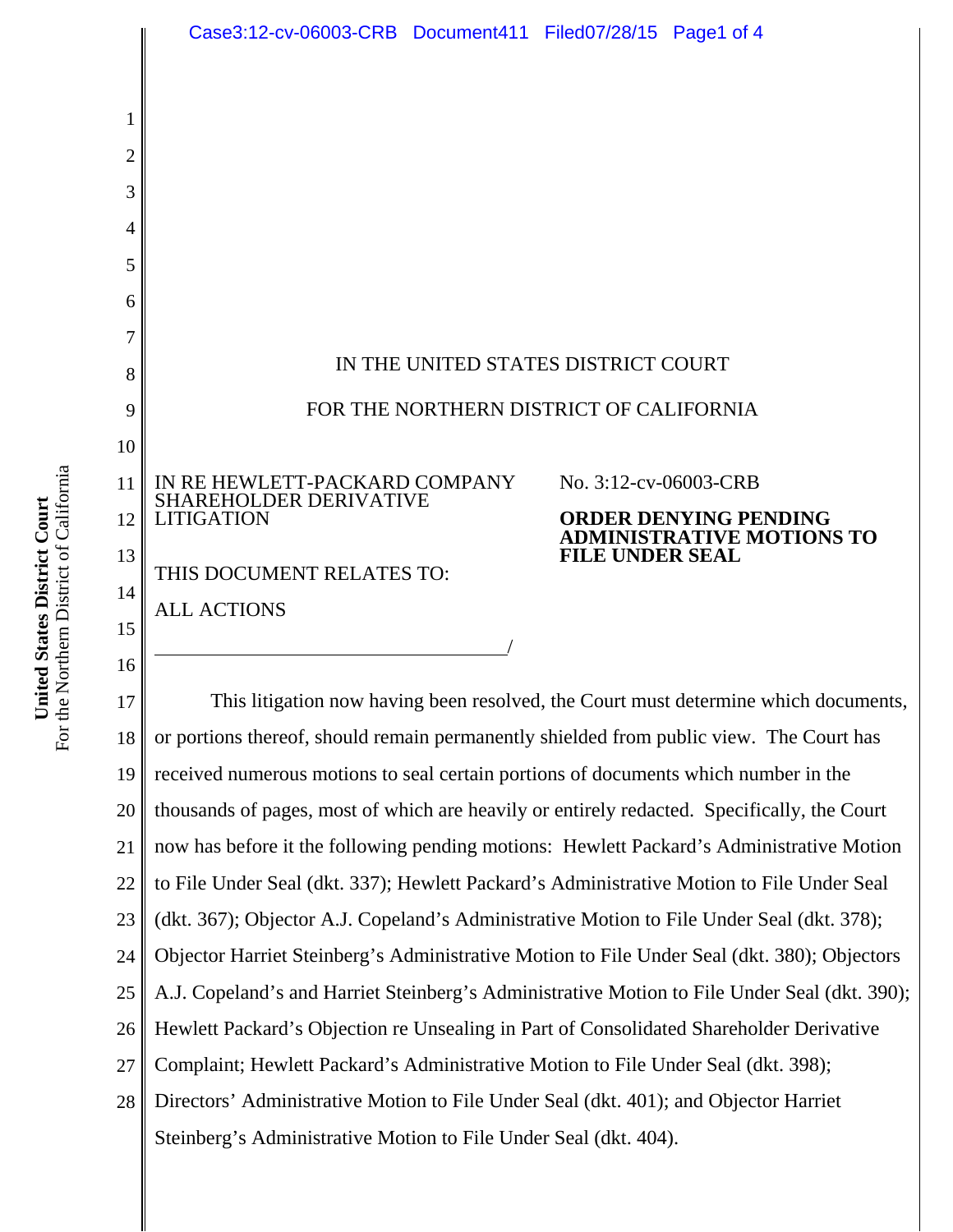## Case3:12-cv-06003-CRB Document411 Filed07/28/15 Page2 of 4

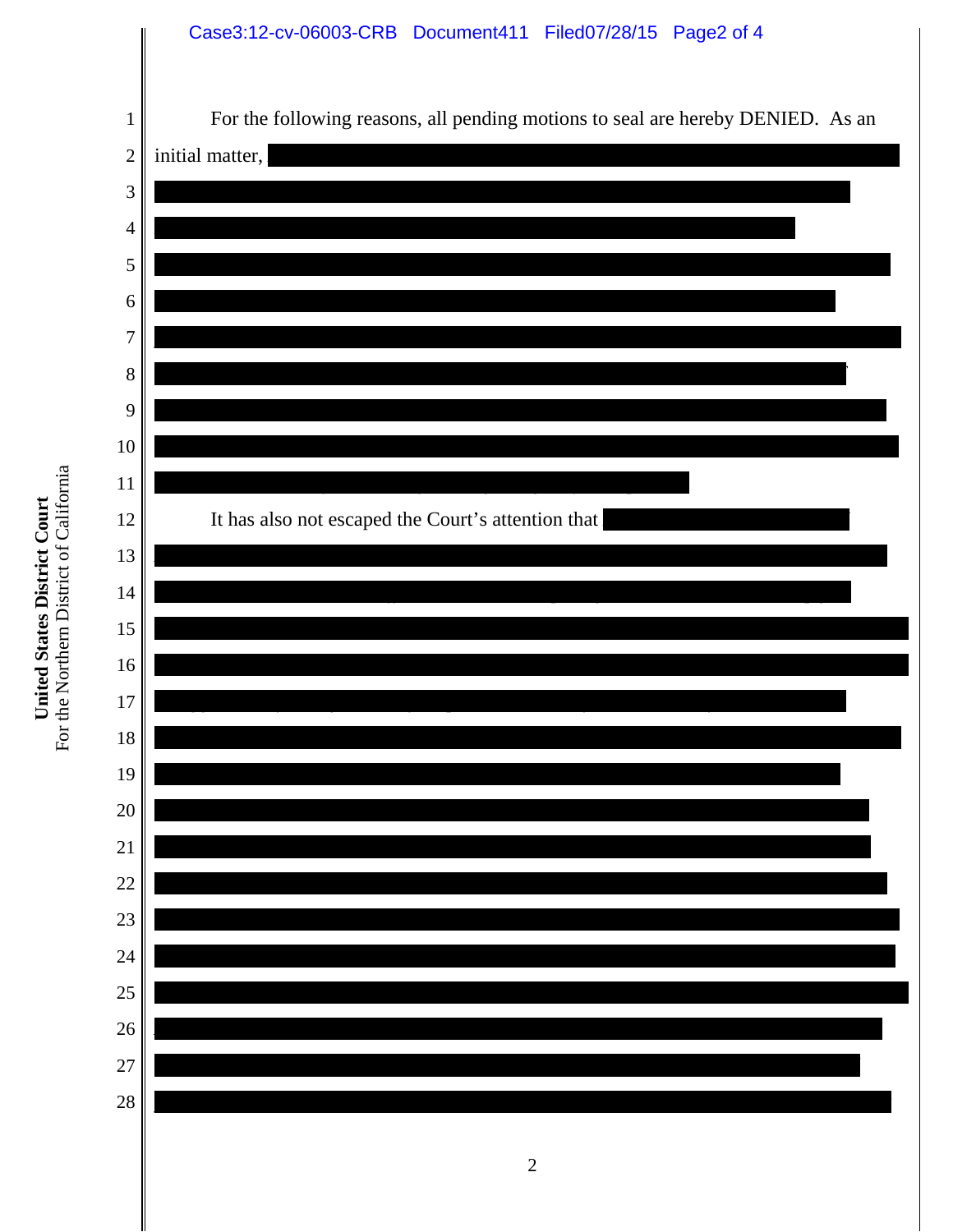